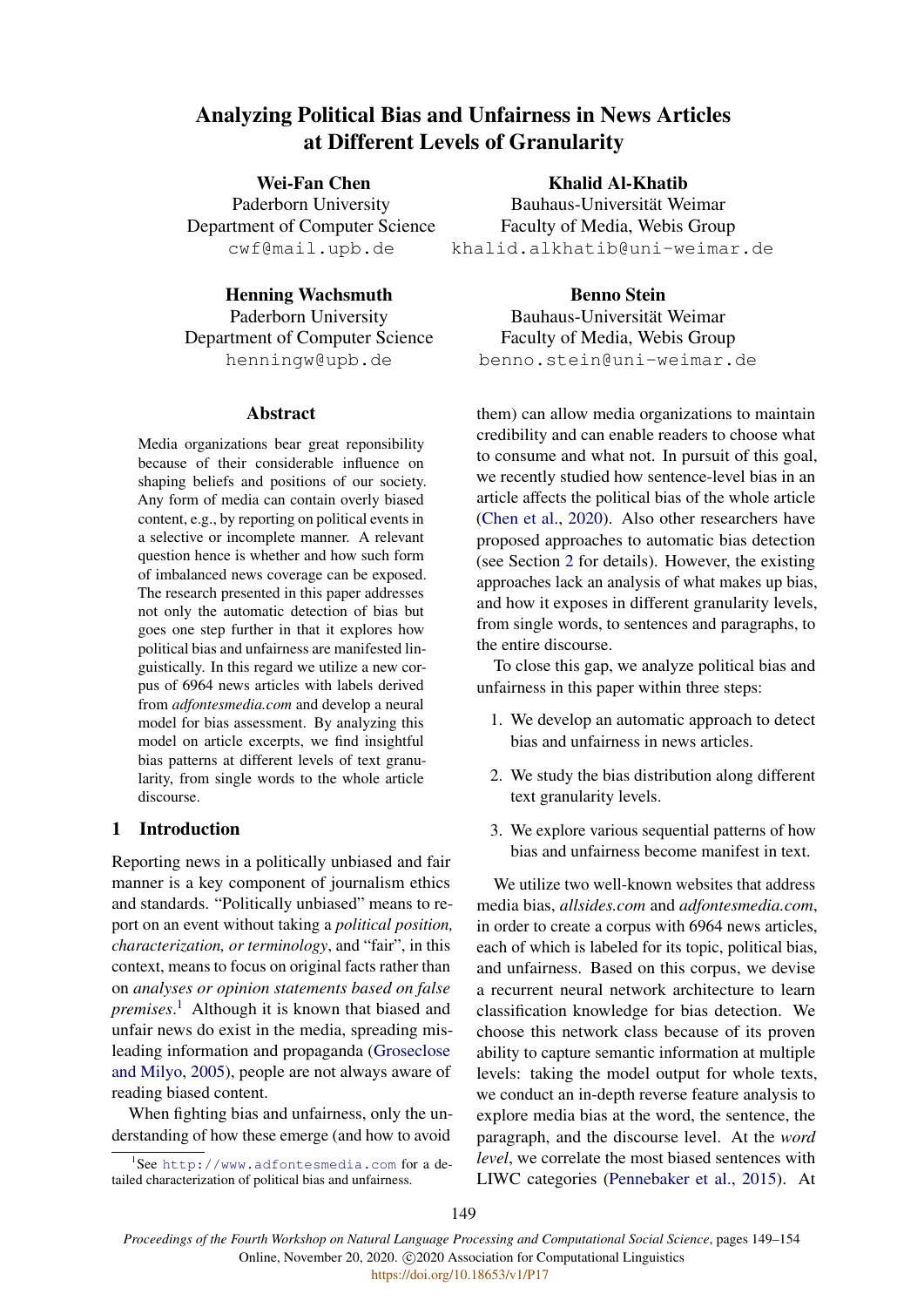the *sentence and paragraph level*, we reveal what parts of an article are typically most politically biased and unfair. At the *discourse level*, we reveal common sequential media bias patterns.

The results show that our model can utilize highlevel semantic features of bias, and it confirms that they are manifested in larger granularity levels, i.e., on the paragraph level and the discourse level. At the word level, we find some LIWC categories to be particularly correlated with political bias and unfairness, such as *negative emotion*, *focus present*, and *percept*. At levels of larger granularity, we observe that the last part of an article usually tends to be most biased and unfairest.

## <span id="page-1-0"></span>2 Related Work

Computational approaches to media bias focus on factuality [\(Baly et al.,](#page-5-3) [2018\)](#page-5-3), political ideology [\(Iyyer et al.,](#page-5-4) [2014\)](#page-5-4), and information quality [\(Rashkin et al.,](#page-5-5) [2017\)](#page-5-5). Bias detection has been done at different granularity levels: single sentences [\(Bhatia and Deepak,](#page-5-6) [2018\)](#page-5-6), articles [\(Kulkarni et al.,](#page-5-7) [2018\)](#page-5-7), and media sources [\(Baly et al.,](#page-5-8) [2019\)](#page-5-8). Recently, the authors of this paper studied how the two granularity levels "sentence" and "discourse" affect each other. An outcome of this research are insights and means of how sentence-level bias classifiers can be leveraged to better predict article-level bias [\(Chen et al.,](#page-5-1) [2020\)](#page-5-1).

Given these results, the paper in hand digs deeper by investigating how bias is actually manifested in a text at different granularity levels. Our approach resembles techniques where the attention mechanism in a model is used to output weights (which indicate feature importance) for each text segment [\(Bahdanau et al.,](#page-5-9) [2014\)](#page-5-9). [Zhou et al.](#page-5-10) [\(2016\)](#page-5-10), for instance, use word-level attention to focus on sentiment words, while [Ji et al.](#page-5-11) [\(2017\)](#page-5-11) use sentencelevel attention to select valid sentences for entity relation extraction. Related to media bias, [Kulka](#page-5-7)[rni et al.](#page-5-7) [\(2018\)](#page-5-7) show that the learned attention can focus on the biased sentences when detecting political ideology.

Regarding "attention" at multi-level granularity, [Yang et al.](#page-5-12) [\(2016\)](#page-5-12) propose a hierarchical attention network for document classification that is used at both word and sentence level. Yet, problems when using attention for such analyses are that the analysis unit (be it a word or a sentence) has to be defined before the training process, and that the set of classifiers which can output attention

is limited. By contrast, our unsupervised reverse feature analysis can be used with any classifier and at an arbitrary semantic level, even after the training process.

### 3 Media Bias Corpus

Although bias detection is viewed as an important task, we could not find any reasonably sized labeled corpus that suits our study, which is why we decided to built a new one. We started with the corpus of [Chen et al.](#page-5-13) [\(2018\)](#page-5-13) in order to obtain news articles with topics and political bias labels. We extended the corpus by crawling the latest articles from *allsides.com* and by adding the fairness labels provided by *adfontesmedia.com*. The new corpus is available at [https://github.com/](https://github.com/webis-de/NLPCSS-20) [webis-de/NLPCSS-20](https://github.com/webis-de/NLPCSS-20).

Allsides.com This website is a news aggregator that collects news articles about American politics, starting from June 1st, 2012. Each event comes with articles representing one of the three political camps: left, center, and right. [Chen et al.](#page-5-13) [\(2018\)](#page-5-13) crawled the website to extract 6447 articles. For our study, we extended their corpus by integrating all articles until March 15th, 2019, resulting in a total of 7775 articles. In addition to the political bias labels, we crawled the topic tags of each article.

Adfontesmedia.com Since allsides.com focuses on political bias, we exploit adfontesmedia.com as another source for additional bias types. This portal maintains a "bias scale" quantifying the media bias of a broad set of US news portals. The bias assessments stem from media experts who annotate each portal with bias and fairness labels. [Bentley](#page-5-14) [et al.](#page-5-14) [\(2019\)](#page-5-14) show that the portals' labels are highly correlated to findings from social scientists.

A New Media Bias Corpus Based on the labels from adfontesmedia.com, we define three media bias types for news portals:

- 1. Political Bias. A portal is *neutral* if it is labeled as "skew left/right" or "neutral". It is *politically biased* if it is labeled with "most extreme left/right" or "hyperpartisan left/right".
- 2. Unfairness. A portal is considered *fair* if it is labeled as "original fact reporting", "fact reporting", "mix of fact reporting and analysis", "analysis", or "opinion". The portal is considered *unfair* if it is labeled as "selective story", "propaganda", or "fabricated info".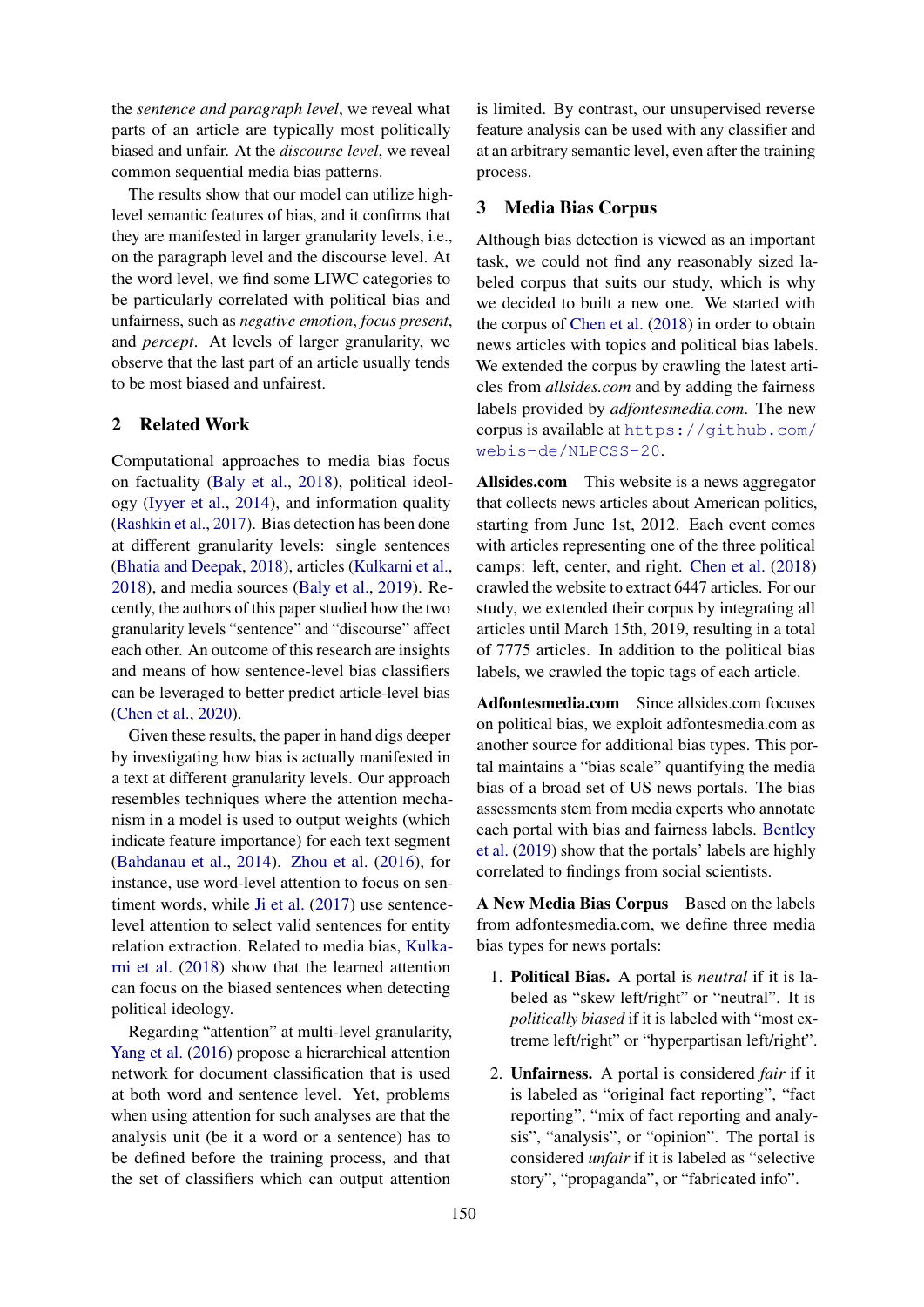<span id="page-2-0"></span>

Figure 1: The bias chart from *adfontesmedia.com* (visually adjusted). The three rectangles represent the positive counterparts of the regions of the three bias types (*political bias*, *unfairness*, and *non-objectivity*).

<span id="page-2-1"></span>

| Portal          |       | <b>Topic</b>          |       |
|-----------------|-------|-----------------------|-------|
| Name            | Count | Name                  | Count |
| <b>CNN</b>      | 1021  | presidential election | 914   |
| <b>Fox News</b> | 1002  | politics              | 525   |
| New York Times  | 781   | White House           | 515   |
|                 |       |                       |       |
| <b>NPR News</b> | 1     | domestic policy       |       |
| The Nation      | 1     | EPA                   |       |
| Vice            | 1     | women's issues        |       |

Table 1: The top three and the bottom three portals along with the topics in our corpus.

3. Non-Objectivity. A portal is considered *objective* if it is politically unbiased and fair. Otherwise, it is considered as *non-objective*.

Figure [1](#page-2-0) gives an overview of the labels; it is based on the bias chart at adfontesmedia: The political bias focuses on the x-axis of the chart, while the unfairness focuses on the y-axis of the chart. The non-objectivity is the combination of the two kinds of bias.

We label the collected articles according to this scheme. Since adfontesmedia.com does not cover all portals from allsides.com, the final corpus contains 41 portals with 6964 articles. The three largest portals are CNN (1021 articles), Fox News (1002 articles), and the New York Times (781 articles). Altogether, we count 111 different topics such as, "presidential election" (914 articles), "politics" (525 articles), and "white house" (515 articles). Table [1](#page-2-1) lists the top three and the bottom three portals along

<span id="page-2-2"></span>

| <b>Media Bias</b>     | <b>Training</b> | <b>Development</b> | Test    |
|-----------------------|-----------------|--------------------|---------|
| <b>Political Bias</b> | 39.25%          | $40.00\%$          | 42.82%  |
| Unfairness            | 18.59%          | 17.48%             | 18.16\% |
| Non-objectivity       | 39.84%          | $40.66\%$          | 43.31\% |

Table 2: The percentage of articles with each considered media bias type in the three datasets of our corpus.

with topics in our corpus.

#### <span id="page-2-3"></span>4 Media Bias Analysis

This section presents our approach to study bias and unfairness at different levels of text granularity. At first, we develop classifiers for political bias, unfairness, and non-objectivity. Second, we do a reverse feature analysis study to explore the manifestation of bias at multiple levels of granularity and to identify different bias patterns.

#### 4.1 Media Bias Classification

For the detection of bias in a text, we follow [Chen](#page-5-13) [et al.](#page-5-13) [\(2018\)](#page-5-13) in keeping the word order, in order to be able to capture higher-level semantics. To this end, we develop classifiers with RNN served as the classical model for sequential inputs, where a cell is a GRU with a recurrent state size of 32. On top of the final hidden vector of GRUs is a prediction layer whose activation function is a softmax and the size is 2. We use the pre-trained word embedding of GloVe [\(Pennington et al.,](#page-5-15) [2014\)](#page-5-15) with a word embedding dimension of 50, the optimizer Adam, and a learning rate of 0.001. We train classifiers until no improvement in the development set is observed anymore; all classifiers are of the same structure and have the same hyperparameters.

To minimize the mnemonic information induced by the article topic, we split the dataset controlling the topics as an independent variable: we group the articles by their topic and select some groups to be in the test set, some to be in the development set, and the rest to be in the training set. We ensure that either the development set or the test set has at least 10% of the articles in the whole dataset, obtaining 5394 articles in the training set, 755 articles in the development set, and 815 articles in the test set.

Table [2](#page-2-2) shows the distribution of the labels in the corpus. To avoid the exploitation of portal-specific features, each article is thoroughly checked and all information regarding the portal it was taken from (e.g., "CNN's Clare Foran and Phil Mattingly contributed to this report") is removed.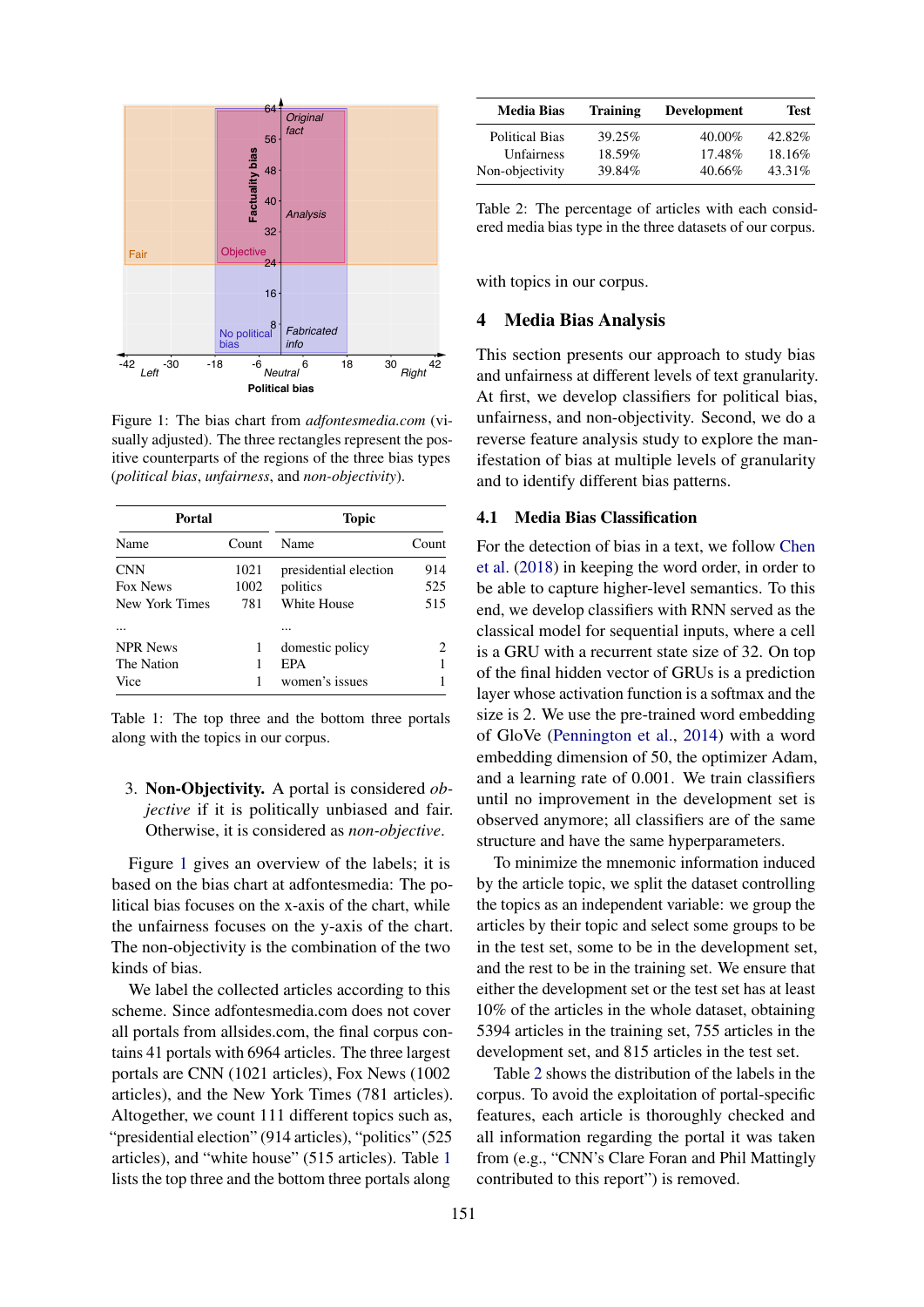#### 4.2 Reverse Feature Analysis

In addition to the effectiveness of our bias classification, we want to assess the kind of features that are learned. Formally, we use the developed classifiers to output the predicted bias probability  $p_{art}$  of the test articles, i.e., the probability of being *politically biased*, *unfair*, or *non-objective*. We iteratively remove text segments from the article and use the classifier to again predict the media bias probability  $p_{art-i}$ , where *i* denotes the index of the text segment in the article. The media bias strength of a text segment  $t_i$  is estimated as  $p_{art} - p_{art-i}$ . If a text segment is relevant for prediction, we expect to see a significant decrease from  $p_{art}$  to  $p_{art-i}$ .

Based on this estimation of media bias strength, we design three experiments to analyze and interpret the classifiers' predictions at the following levels of text granularity:

Word level (LIWC correlations) Related research suggests that media bias is manifested at a larger granularity level, including the paragraph level [\(Chen et al.,](#page-5-13) [2018\)](#page-5-13) and the clause level [\(Iyyer](#page-5-4) [et al.,](#page-5-4) [2014\)](#page-5-4). To validate this, we use the LIWC categories to check the word level bias, because they have been used in [Iyyer et al.](#page-5-4) [\(2014\)](#page-5-4) to sample a set of sentences that may contain ideology bias.

In detail, for each sentence  $s_i$ , we compute its LIWC score of the category j as  $\{w_{i,k} \in c_i, k \in \mathbb{R}\}$  $K\}\big|\big/\big|\{w_{i,k}, k\in K\}\big|$ , where  $c_i$  denotes the words in LIWC category  $j$ ,  $K$  denotes the bag-of-words in  $s_i$ , and  $w_{i,k}$  denotes the k-th word in K. The Pearson correlation coefficient is used to measure the correlation between LIWC categories and media bias strength.

Sentence and paragraph-level (locations of media bias) Here we analyze the distribution of the media bias strength in the sentences and paragraphs (approximated as three continuous sentences). Basically, these values indicate which segment of a text mostly contains media bias.

Discourse level (media bias patterns) Here we analyze the patterns of the media bias strength across the different parts of an article's discourse. In particular, we split an article into four equallysized parts and compute the average media bias strength of the sentences for each part. The splitting is comparable to the so-called "inverted pyramid" structure in journalism, where a news article starting by the summary, important details, general and background info [\(Pöttker,](#page-5-16) [2003\)](#page-5-16).

<span id="page-3-0"></span>

|            |        |        | <b>Political Bias Unfairness Non-objectivity</b> |
|------------|--------|--------|--------------------------------------------------|
| Majority   | 36.38% | 45.01% | 36.18%                                           |
| <b>RNN</b> | 75.60% | 83.42% | 75.42%                                           |
| - Biased   | 69.41% | 72.09% | 69.57%                                           |
| - Unbiased | 81.80% | 94.75% | 81.13%                                           |

Table 3: The  $F_1$  scores of RNN, majority baseline, and by-class performance of the three bias types.

### 5 Results and Discussion

In the following, we report and discuss the results of the experiments described in Section [4.](#page-2-3)

#### 5.1 Media Bias Classification

First, we look at the automatic classification of media bias. Table [3](#page-3-0) summarizes the performance of the developed RNNs in the three media bias classes. All classifiers outperform the majority baseline, achieving 75.60% for political bias, 83.42% for unfairness, and 75.42% for non-objectivity. Such a performance demonstrates the capability of the classifiers to detect topic-independent media bias features.

Looking closely at individual bias classes, we find that the RNN is good at predicting the absence of bias rather than bias. We interpret this because of the uneven distribution of the classes, especially in the unfairness (see Table [2\)](#page-2-2).

#### 5.2 Reverse Feature Analysis

Although the classifiers achieved good results, they are certainly not perfect. To account for the prediction errors, the following analysis uses only the predicted probabilities of those articles where the RNNs predicted the label correctly.

LIWC Correlations According to the Pearson correlations, most of the LIWC categories are not correlated with a high coefficient (neither in a positive or a negative way). However, the highest correlated categories are different among the three types of media bias. The categories that have the highest correlation with political bias are *negative emotion, anger*, and *affect*. This shows that politically biased articles tend to use emotional and opinionated words such as "disappoint", "trust", and "angry". For unfair articles, we see a higher correlation in *focus present*. Examples in this category are "admit", "become", and "determine". For non-objective articles, the bias is related to *percept* words such as "feel", "gloom", and "depict".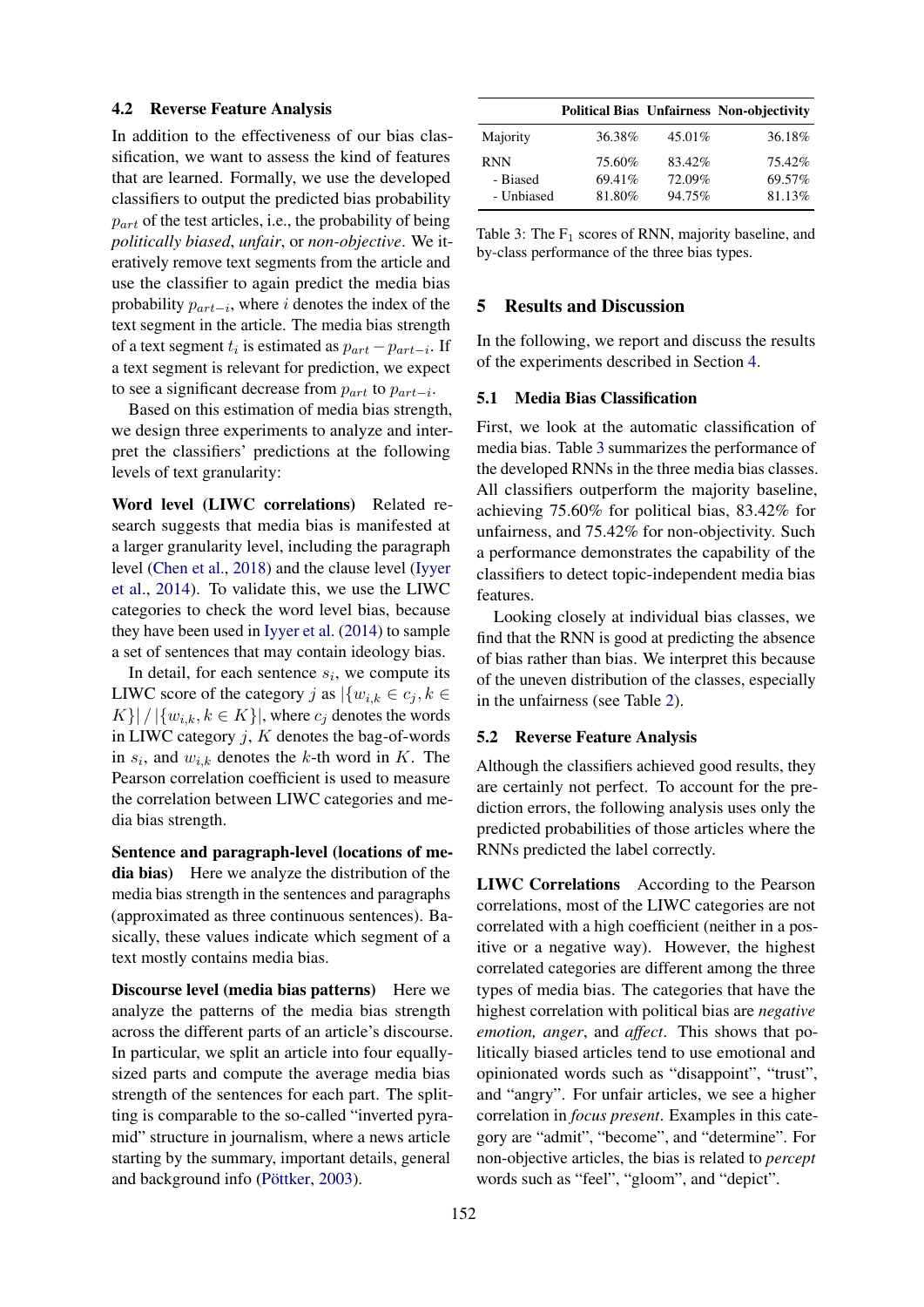<span id="page-4-0"></span>

Figure 2: The media bias strength on sentence (left) and paragraph (right) level in an excerpt of one news article from the given corpus. Biased text segments are shown in red and unbiased text segments in blue.

Location of Media Bias Figure [2](#page-4-0) visualizes the estimated media bias strength at the sentence and paragraph levels. As an example, we choose an article from Daily Kos, which is labeled as politically biased. In this article, we see a strong tendency to criticize Trump's claim, especially at the end of the article. At the paragraph level, our strength analysis of media bias successfully identifies the last paragraph as the most biased text segment. While at the sentence level, we see that the last two sentences are most biased in the last paragraph. The second sentence seems to be a bit biased, perhaps because of the word usage of "trying to defend". However, we see that the analysis fails to identify the third sentence as politically biased. Still, given that the sentence or paragraph level analysis is fully unsupervised, the reverse feature analysis seems to perform quite well.

Media Bias Patterns Figure [3](#page-4-1) shows the identified media sequential patterns for the three bias types. We can notice that the media bias strengths for all articles in the second quarter are somewhat close. This is, in our opinion, because the second quarter of news articles usually contains some background information, which does not tend to

<span id="page-4-1"></span>

Figure 3: Patterns of the types of media bias as well as biased and unbiased text. Values are normalized to have a mean of zero and a standard deviation of one. Positive values indicate a stronger bias and negative values indicate that text has a lower bias or is unbiased.

be biased. We also see that all biased articles start with a neutral tone (close to mean) in the beginning and then emphasize the bias in the latter parts. Among the three media bias types, unfairness has the highest bias strength. Observing our corpus, we find that one typical way to be unfair is to report selected facts in a favor of some entity, which leads to completely different word usage. On the other hand, for political bias, describing facts with positive or negative expressions is a common indicator of bias there. Such a difference might be the reason for why the classifiers can better discover the unfair texts.

### 6 Conclusion

This paper has studied political bias and unfairness in news articles. We have trained sequential models for bias detection and have applied a reverse feature analysis to demonstrate that it is possible to reveal at what granularity level and how sequential patterns media bias is manifested. Specifically, we find that the last quarter seems to be the most biased part. A significant "by-product" of our research is a new corpus for bias analysis. And we believe this corpus can help, for example, investigate how journalists convey bias in a news article.

In the future, we will study how to utilize these results to detect bias or to rewrite the articles to remove and change bias. For example, based on the findings of this paper, the bias remover should pay more attention to the later paragraphs.